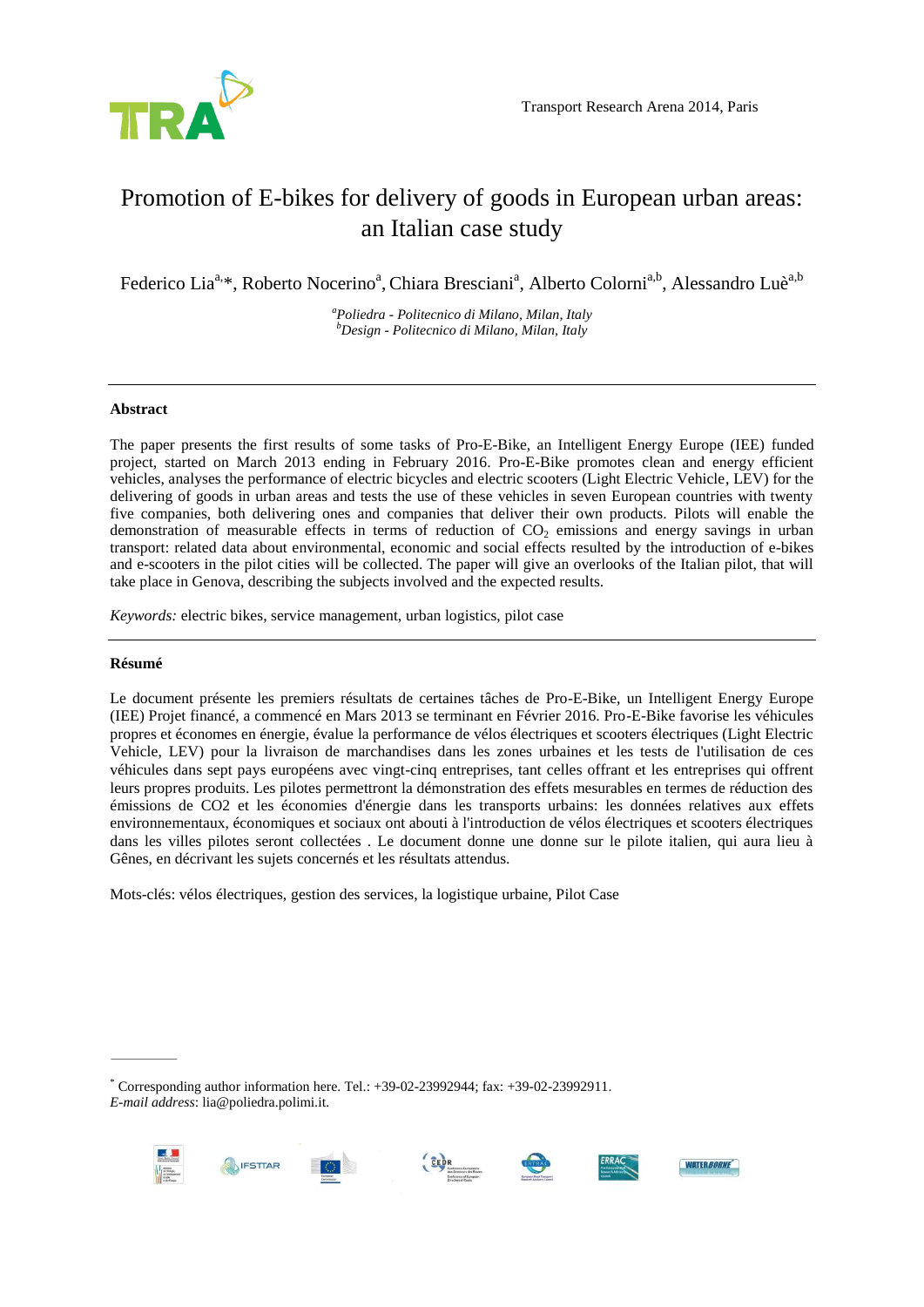

### **1. Introduction**

Urban logistics is one of the main issues of big cities: it moves vehicles in rush hours and in roads already congested by private traffic. The delivery peaks are, in fact, between 8 and 11 am and between 4 and 6 pm.

Logistic operations do have high impacts onto congestion and urban environmental quality. Concerning their impact the level of congestion, it represents between 8 and 18% of urban traffic flows (MDS & CTL, 2012) and it decreases by 30% the road capacity because of pick-up and deliveries operations (Patier, 2002). From the environmental point of view, it is responsible for about 20% of  $CO<sub>2</sub>$  emissions in urban areas (Schoemaker et al., 2006).

As a process, urban logistics still has large margins for optimization. More than 80% of road travels for final delivery are less than 80 km long (BESTUFS, 2004) and are performed by a variety of vehicles. Both Light Goods Vehicles (LGV < 3.5 t) and Heavy Goods Vehicles (HGV), that in Italy perform respectively around the 25% and the 12% of their total kilometres travelled (Schoemaker et al., 2006), travel on average at 70% of their load capacity, as displayed in [Table 1.](#page-1-0) Furthermore most of deliveries usually occur on a daily basis (e.g. in Milan the 60% is daily delivery) allowing ample possibility for an optimization of logistics in urban areas.

<span id="page-1-0"></span>Table 1: data collected within the Danish City Goods project, measuring freight vehicles entering and leaving Copenhagen urban area from 1st November 2002 to 31st January 2004.

|            | Gross Vehicle Weight | Average use of capacity |
|------------|----------------------|-------------------------|
| LGV        | 2500 - 2800 kg       | 66%                     |
|            | 2801 - 3000 kg       | 85%                     |
|            | 3001 - 3200 kg       | 67%                     |
|            | 3201 - 3500 kg       | 70%                     |
| <b>HGV</b> | 3501 - 6000 kg       | 65%                     |
|            | 6001 - 12000 kg      | 73%                     |
|            | $12001 - 18000$ kg   | 65%                     |

Moreover many opportunities for optimization of city logistics arises. A strong increase of online sales (+19% between 2011 and 2012, according to the Rapporto 2012 by Ossevatorio eCommerce B2C, 2012) has been registered in the last years; according to the international agency Nielsen (2012), in 2012 the best-selling products on the web, worldwide, were books, magazines, travel products, electronics (computers, smart phones, video games, etc.); foods and cosmetics are among the sectors with the fastest increase. All the aforementioned products are small in weight and volume, they do not need high capacity vehicles to be brought to final destination.

The European Commission indicated some of the priorities for ameliorating urban logistics and to lower environmental impacts on cities: 1) to foster the development and the take-up of low emission vehicles for "last mile" deliveries, 2) to encourage the development of facilities in urban areas for the transfer of freight between sustainable modes of transport (for medium and long distance flows) to road transport (for "last mile" deliveries) and 3) to develop and disseminate good practices in Urban Freight Transport throughout Europe (MDS & CTL, 2012).

In this framework, the Pro-E-bike project, funded within the Intelligent Energy Europe programme, promotes clean and energy efficient vehicles, electric bicycles and electric scooters (E-bikes), for delivery of goods among private and public bodies such as delivery companies, public administration and citizens in European urban areas as an alternative to "conventionally fossil fuelled" vehicles. Besides this, the project specific objectives are:

- to encourage a modal shift towards less polluting modes in urban logistics;
- to share a practice that demonstrated to be successful, in some European country such as the Netherlands, that is last-mile delivery with electrically assisted cycles;
- to engage logistic players, public organizations and administrations, e-cycle distributors and manufactures and commercial activities in a common platform, to foster cooperation and knowledge exchange among actors.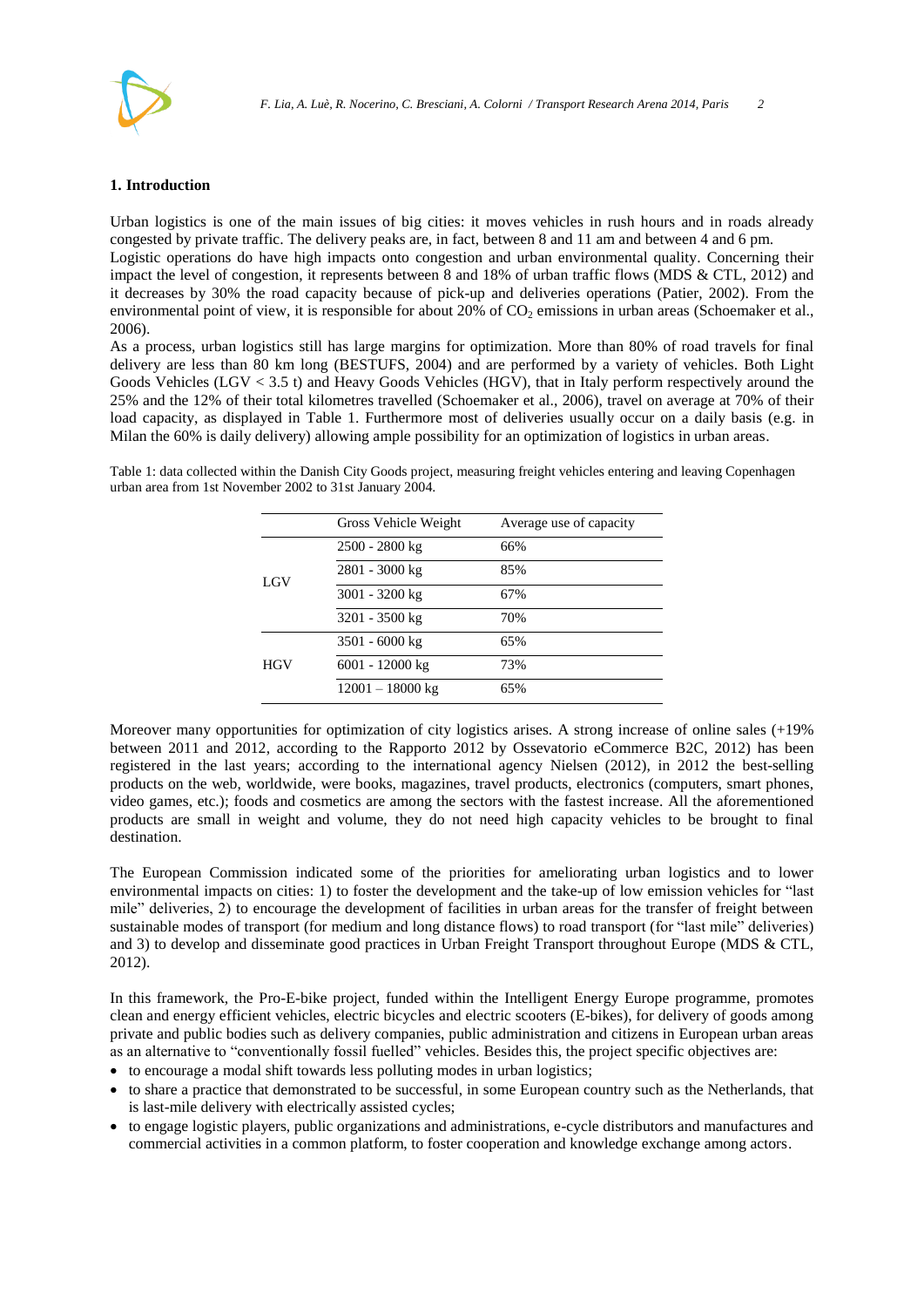

The project, that started on March 2013 and will end in February 2016, will focus on the problem of the impacts of good delivery in urban area, studying, testing and monitoring the effectiveness of electric bikes as an integrated part of the complex delivery chain. The consortium includes 10 partners, coming from 7 European countries: EIHR - Energy Institute Hrvoje Požar (HR, coordinator), ITENE (ES), Poliedra – Politecnico di Milano (IT), Mobycon (NL), East Sweden Energy Agency - ESEA (S), Sinergija Development Agency (SLO), OCCAM (PT) the European Cyclist Federation (ECF) and Lombardo Cicli SpA (IT). The data used for the elaboration of this paper have been collected by all the partners and elaborated by Poliedra – Politecnico di Milano.

This paper will particularly focus on the service management analysis, carried on during the first 6 months of the project, in order to understand how traditional service models work, which are the operational variables and the organization aspects. Chapter 2 first lists some of the main feature of LEVs, on particular those that will be tested in the pilots; chapter 3 illustrates an overview of the service models adopted by different categories of delivery company; chapter 4 describes the main characteristics of the pilots and of the parameters to be monitored; chapter 5 draws conclusions and future developments.

# **2. Light Electric Vehicles**

Nearly all the major delivery companies have been experimenting the introduction or have already introduced escooters, e-bikes and e-cargobikes into the traditional fleet. Pro-e-bike analyses and tests the use of these different kind of Light Electric Vehicles (LEV). On one side the "Pedelec", namely a proper bicycle with an electric motor that assists the rider in pedalling, with both traditional frame and cargo bike frame. On the other, the e-scooter, equipped with electric engine and rechargeable batteries. In this paper we will refer to both categories with the unique name of LEV, underlining, where necessary, the existing differences.

Last-mile delivery activities in operation with a major logistic player often need electrically assisted vehicles in response to the increase of volumes transported; the choice generally goes to tricycles or e-cargobikes. In other cases, small bike couriers can include one or more e-vehicle in their fleet to carry heavy loads, whilst big delivery companies generally adopt e-vehicles for other reasons like, for instance, to communicate a green image of the company. As regards the big companies, the challenging aspects concern the integration of these kinds of vehicles into the traditional supply chain management, bound to variables like autonomy range, battery recharge cycles and the optimization of loads. Most of small delivery company or home delivery services generally adopt scooters or bikes, not necessarily electrically assisted, although e-cycles become often part of the fleet to assure flexibility.

The main characteristics of light electric vehicles for urban logistics, in comparison to LGV and HGV vehicles traditionally used for urban logistics, are manifold, well explained in Transport for London (2009), and can be summed up as follows. Costs for both purchasing and maintenance for LEVs are lower than vans even if the main costs in the delivering activities are attributable to the running and staff costs. Also taxes, insurances, storage and depreciation are lower for e-bikes than for vans. Generally the cost savings are perceived by the management as a benefit in the switching from traditional vans to e-bike and not as the driving reason for doing that.

LEVs are, generally, not subject to restrictions for the access to urban areas and Pedelec can be parked anywhere without incurring penalty charge notices. Furthermore, even if their load capacity is consistently lower than the vans' ones, the speed in urban areas is generally higher or similar and not effected by high level of congestion, ensuring a better delivery punctuality. The problems related to the limited range and the fatigue for the drivers (in the case of bike) are considerably decreased by the support given to the rider by the electric engine.

It can generally be stated that the adoption of e-bikes, e-scooter, e-van and e-cargobike does not affect the efficiency of the system.

The constraints introduced by the adoption of e-vehicles can be summarized as follows:

- a full recharge cycle of an e-bike is between 4 and 8 hours, implying that it usually performed in the nighttime;
- the range is variable, from approximately 30 to 90 km. The range can be extended by substituting the discharged battery with an extra-battery stored at the depot;
- load capacity and payload decreases in cases of substitution of a van or diesel light duty vehicle with a ecargobike or a e-tricycle.

In [Table 2](#page-3-0) the main characteristics of different vehicles are summarized. Even if the transport performance in terms of load capacity, average speed, etc. are similar between traditional human powered vehicles and those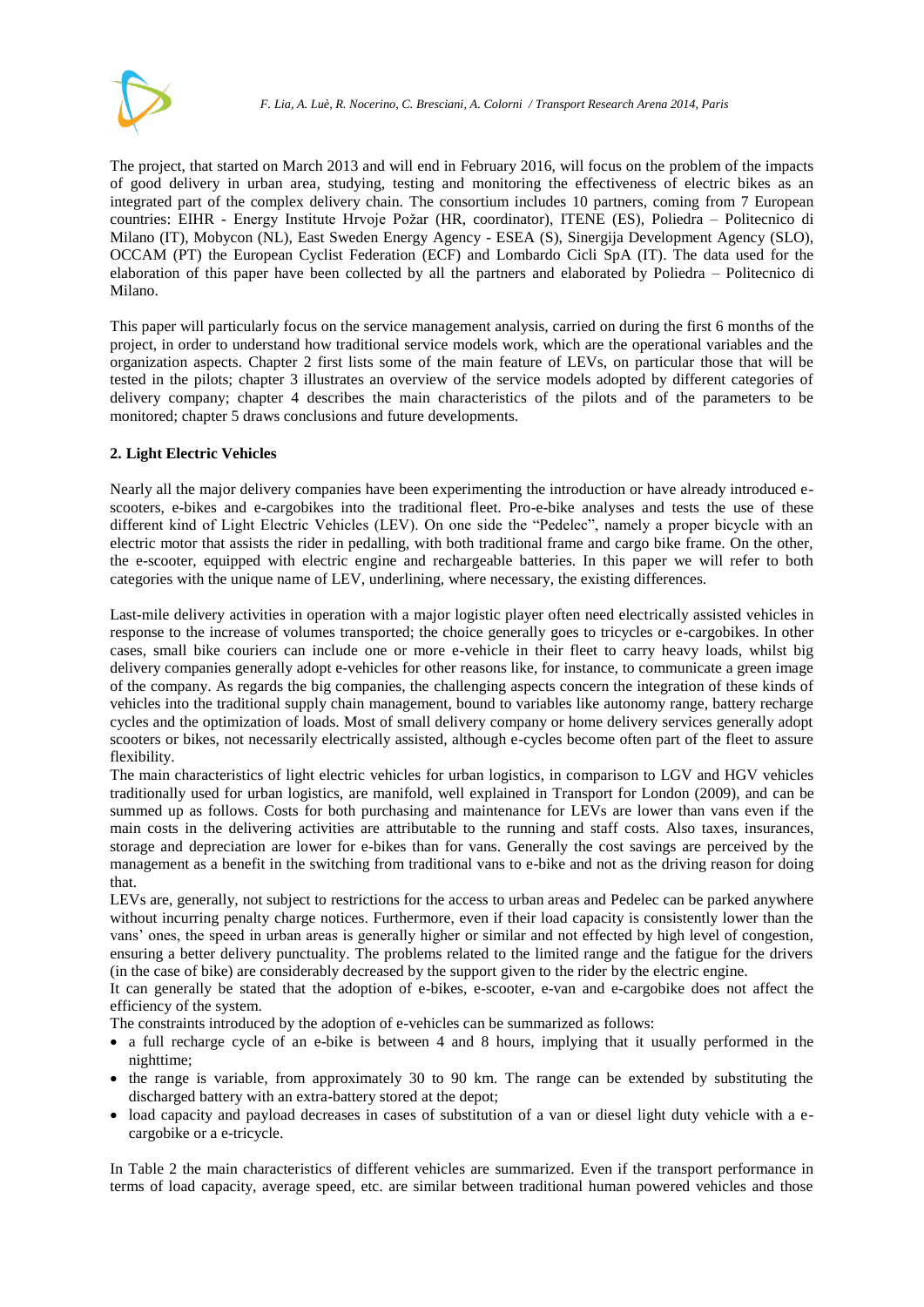with an electric engine supporting human effort, these latter have the advantage of allowing the user to ride longer, in more difficult condition (for example with not flat path) and to carry the same load with less fatigue. The advantages of an electric scooter respect a traditional one, instead, are related to the level of pollutant emission, locally equal to zero, and to the lower level of greenhouses gas emissions.

<span id="page-3-0"></span>Table 2: main specifics of urban vehicles for goods transport: cycles and ICE van: a comparison .

|                                     | <b>Traditional Bikes</b> |                   | Pro-e-bike LEV     |                   |                   | LEV not<br>used in<br>Pro-e-Bike | Traditional<br>VAN       |
|-------------------------------------|--------------------------|-------------------|--------------------|-------------------|-------------------|----------------------------------|--------------------------|
|                                     | City Bike                | Cargobike         | E-bikes            | E-cargobike       | E-scooters        | E-tricycle                       | Diesel Van               |
| Payload (volume)                    | $40 - 601$               | $160 - 3001$      | $40 - 601$         | $160 - 3001$      | $100 - 2001$      | $500 - 1500$                     | $6500 -$<br>79001        |
| Payload (weight*)                   | $100 - 120$ kg           | $170-210$ kg      | 100-120kg          | 170-210 kg        | $180 - 250$ kg    | 170-300 kg                       | 710 - 1.490<br>kg        |
| Recharge time (full)                | $\overline{0}$           | $\Omega$          | $3-5h$             | $4-8h$            | $3-5h$            | $4-8h$                           | $\theta$                 |
| Average speed in<br>traffic         | $20 \text{ km/h}$        | $20 \text{ km/h}$ | $20 \text{ km/h}$  | $20 \text{ km/h}$ | $35 \text{ km/h}$ | $15 \text{ km/h}$                | $8\div 15$ km/h          |
| Maximum range<br>(battery autonomy) | -                        |                   | $50-70 \text{ km}$ | 50-70 km          | 50 - 120 km       | $50-90$ km                       | $\overline{\phantom{a}}$ |
| Driving                             | Easy                     | Challenging       | Easy               | Demanding         | Easy              | Easy                             | Easy                     |
| Guide in adverse<br>conditions      | Easy                     | Demanding         | Easy               | Demanding         | Easy              | Easy                             | Easy                     |
| Emissions                           | Zero                     | Zero              | Zero               | Low               | Low               | Low                              | High                     |
| Costs                               | Low                      | Low               | Average            | High              | Average           | High                             | Very high                |

\*including the rider

The importance of the choice of the right e-vehicle is illustrated in [Fig.](#page-3-1) 1 that summarizes the main performances of e-bikes, e-cargo bikes and e-scooters. In general it is possible to say that scooters have the best performances concerning capacity (180-250 kg), speed (maximum speed is over 100 km/h, in urban context it can travel, congestion permitting, at 35-40 km/h) and autonomy (160-180 km) while their cost is almost two-three times ebikes one and double of e-cargo bikes cost. E-cargo bikes have similar performance in terms of capacity of a escooter (160 l), they can travel at the same speed of a e-bike (25 km/h) with the same autonomy (around 70 km). E-bikes have the best performance in terms of costs but are disadvantaged for the capacity, considerably less of e-cargo bikes and scooters.



<span id="page-3-1"></span>Fig. 1 Comparison of the main performances of e-vehicles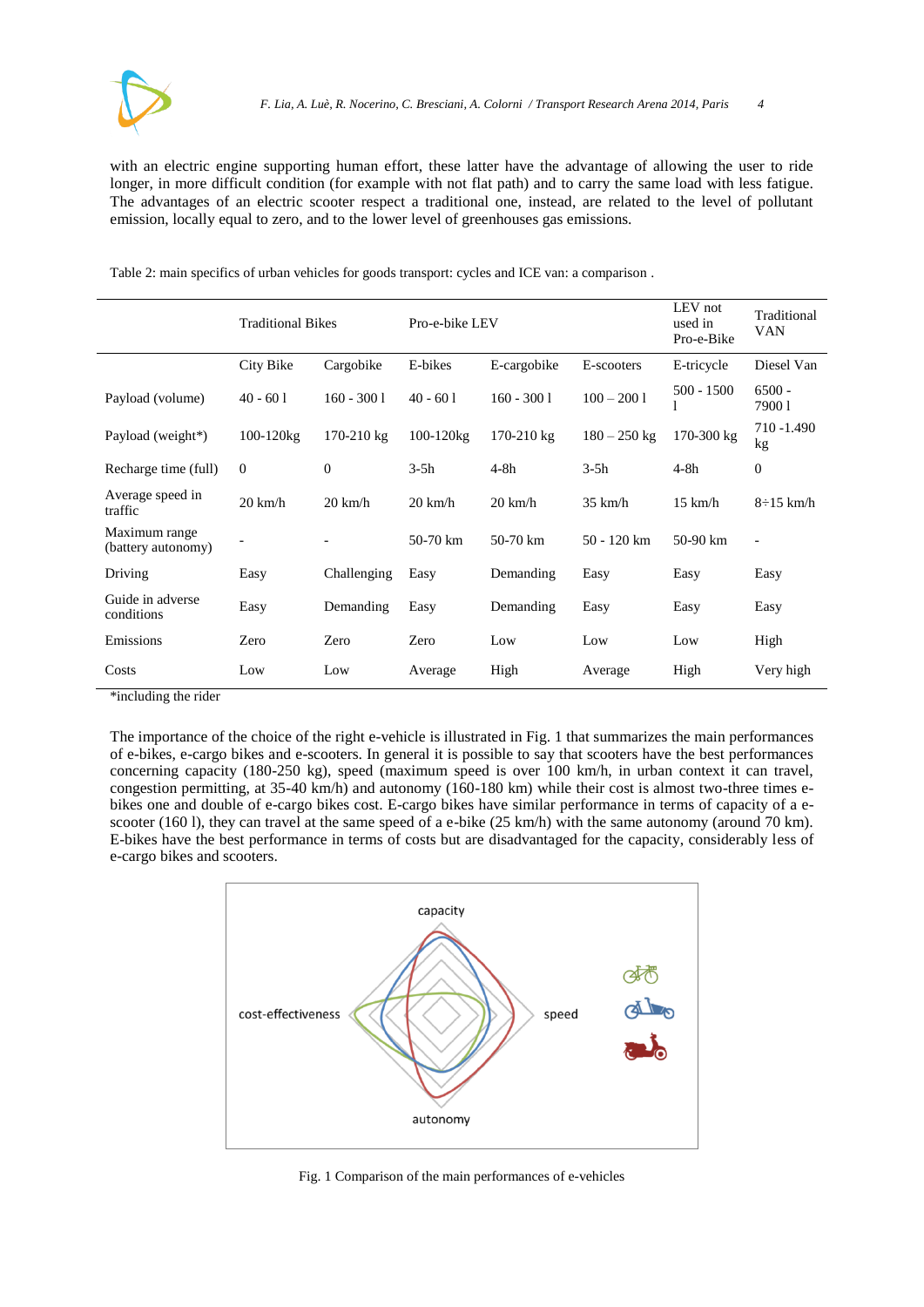

## **3. Service analysis overview**

#### *3.1. Delivering by bike*

Delivering by bike is not a properly new activity, although it is considered as a novelty in the city logistic sector (Goldman et al., 2006). Immediately after the development of the pedal-driven *velocipede*, in the second half of nineteenth century, people began to use the bicycle for delivery purposes. In contrast to the current situation, the focus was on speed whilst sustainability was less an issue at that time (Cyclelogistics, 2011).

Bike delivering services share particular characteristics: they get goods from the origin (a depot, a production centre, a shop, etc.) and deliver them to the final destination, completely by bike. They mostly operate in densely populated urban areas where they can quickly move and cover middle-range distances. Since they have a limited maximum speed, they are not as suitable as vans or light duty vehicles for delivering outside the city, but they take advantage from congestion on city roads, city policies limiting traffic (e.g. congestion charge schemes, environmental zones, time limiting access, etc.). These conditions make some delivery time slots more profitable than others: busy morning and evening time. Bike delivery takes advantage also from weather conditions and seasonality: the do not affect bike delivery more than traditional deliveries with vans.

Volumes and weight are limiting factors, making bike delivery not properly suitable for any kind of goods: moving big parcels is actually possible but knocks down many of the advantages of speed and punctuality that characterized deliveries made with bikes.

As argued in Fietsdiensten.nl (2009), there is a clear segmentation in the various last mile markets depending on the items delivered. Mass market (a) concerns the movement of letters, documents and small packages, delivered by companies in nearly monopoly conditions, such as postal services. Volumes are large, recurrent, with low priority and with a low willingness to pay. More specific markets (b) are featured by higher priority and larger variety of goods volumes; reliability and traceability are more required with consequences of increasing the price level. The high-end market (c) is featured by high standard in timing, increased expectations in terms of reliability and safety, very high willingness to pay by side of customers. Bike couriers and small delivery company can play a role, though, as long as new logistic model are adopted and put into practices through public policies: bike couriers can become part of a new urban logistic system.

In terms of goods , the market of delivering by bike is quite various. From law firms, advertising agencies and administrations, that need to send documents, under time pressure, to door-to-door delivery service that includes products that can be purchased at the shop or home-delivered, like food/meals, flowers, photocopies.

As underlined in the introduction, a common feature of goods delivered by bike is limited volume and weight: this factor, together with the increasing need for both e-shops and traditional shops to deliver sold items, makes bike-delivery a very suitable option. Traditional scooters still have the major part but e-vehicles, bikes and cargobikes are rapidly becoming profitable alternatives. Several examples already exist of cycles (i.e. freight bikes or ordinary bikes) being used to deliver items or to perform services, as, for example:

- Printed matters: papers, promotional materials, newspapers, mail and small parcels, confidential documents, etc.;
- Small parcels: office supplies, audio/video on hire, clothes, shoes, etc;
- Food: sandwiches, lunches, pizzas, shopping items, flowers, supplies for pharmacies, etc.;
- Services: catering, butchers, photographers, chimney sweeps, electricians, advertising, locksmiths, maintenance (es. Municipal illumination), bicycle repair, painters and decorators, street vendors, etc.

#### *3.2. Service management analysis*

The fundamental idea that underlies most initiatives collected under the topic *urban logistics* is to stop considering each shipment, firm and vehicle individually: they should be considered as components of an integrated logistics system. This kind of integrated system is not actually really pervasive: bike delivery experiences still are not completely integrated into the city logistics and it is rather common that they represent, as part of a more complex logistic chain, starting experiences and pilot initiatives (as they already play a role as independent delivering services) waiting for a common framework.

Because of the complexity of urban logistics chain, *service management* is one of the most important aspects to take care of.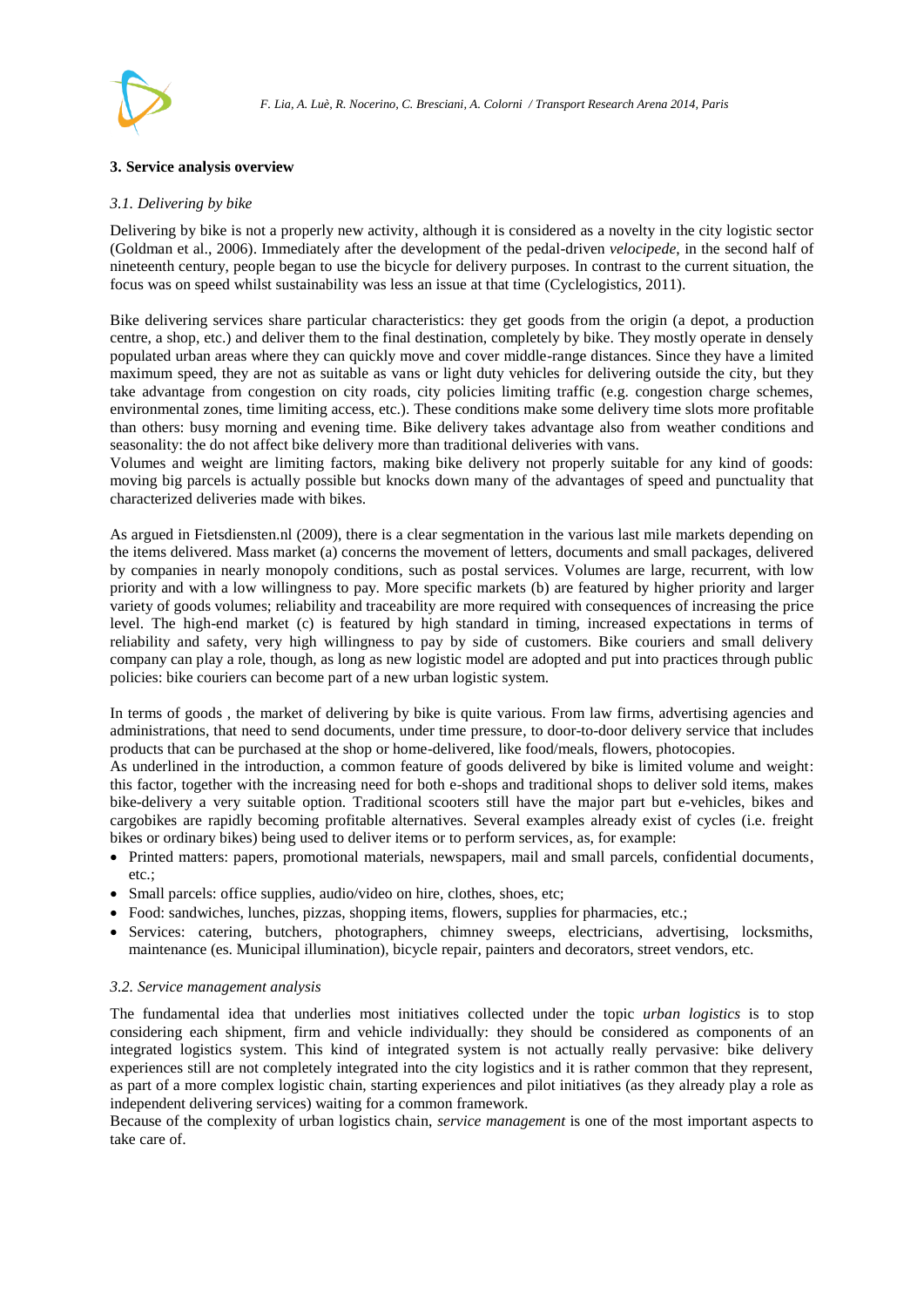

Starting from the former considerations regarding bike delivering services, a preliminary distinction of delivery services can be drawn into three major classes:

- **home delivery service**. This group embodies the activities performed by commercial activities, including web shops, making use of bikes to deliver goods purchased by customers.
- **courier service**. This pool includes young companies, often grown during the last ten years, that have been occupying a significant market niche, most of whom use traditional bikes. They have generally followed a similar development path, starting from a very small (even one-man) company, to enlarge year by year, symptom of a sustainable business model and of a good market penetration.
- **last-mile service**. This group includes the service generally provided by big companies themselves or through third parties that integrates last-mile bike delivery into the whole logistic chain.



Fig. 2: schematization of the delivery models adopted by delivery companies

A further distinction depends on the type of goods delivered, as described in the next paragraphs.

#### *3.2.1. Home delivery service*

In this model the product is brought from the origin of production, namely a commercial activity, to the destination, directly by the employees of shop: it's the typical model adopted by restaurants, pizza places, supermarkets or internet food shops.

The delivery model is quite simple. The request of delivery is collected by a switchboard and the product is prepared and load on the bike or, if already prepared, just packed and loaded. The delivery can be both B2B and B2C. If the request is not to be satisfied in real time, the producer/provider can try to arrange more deliveries in order to optimize the route. If the request is a real time one, typically the lunch orders, it's possible to make one or two deliveries for each trip. Naming *A* the origin of the shipment and *B* the destination, the home delivery service is based on a *Take Away Model* constituted by many *AB* shipments, each of them performed with great time pressure and generally wholly implemented for a customer. This usually involves only limited volumes per trip, such as a package or pizzas. The market expects round trips rates to be cheap or even free: willingness primarily depends upon quickness of delivery.

#### *3.2.2. Courier service*

Such a model takes the name from the recent experiences of bike messengers. Bicycle messengers companies, picking up and delivering items by bicycle, are generally present in central business districts of metropolitan areas. Very likely, they work on a small scale, collecting packages and distribute them quickly throughout the city, because bikes do suffer less from road congestion problems: it can be stated that the more urban areas face congestion, the more these have an advantage. Delivery times are short, high reliability is offered since bike couriers, compared to the conventional transport, do not suffer weather conditions, traffic jams, peak or off-peak times, strikes in public transport.

As concerns organization activities, requests use to be collected both in advance (generally the day before) and in real-time, organizing tasks in short time, often directly on the bike. Most of the contacts with customers go by telephone, while seeking new clients happens on bike, by distributing flyers. The amount of deliveries varies widely, depending on the company mission and size: small companies (up to five bikers) deliver an average of twenty parcels per day. Delivery occurs all along the working week, at any daytime till closure time (depending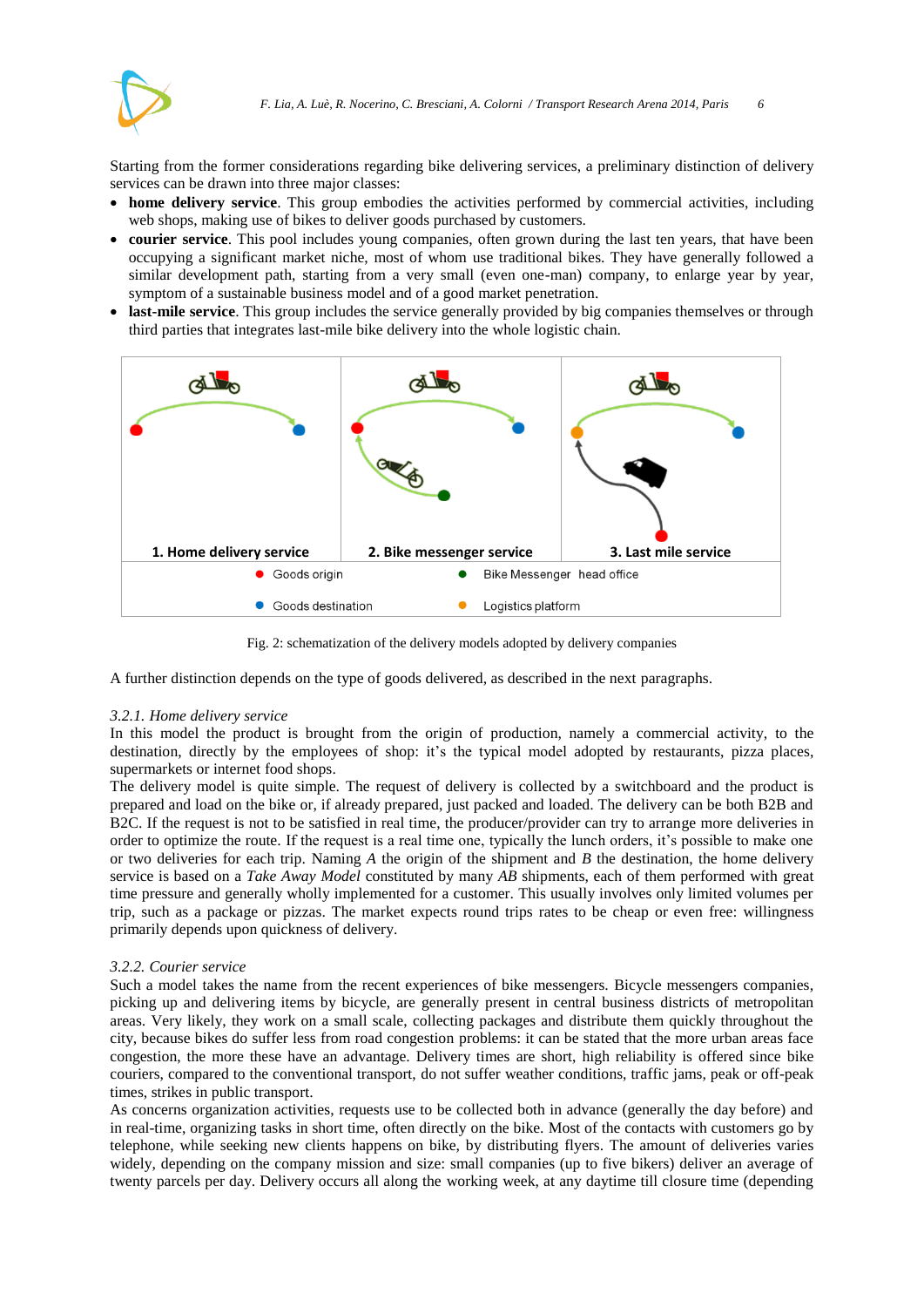

on country), while food delivery is generally available also on Saturday. The service model is mainly influenced by the disposal of a storage facility. The presence of it enables optimization of shipments and routes, together with the need for dedicated personnel: in this case, shipments are organized into parcels in the evening to be delivered in the morning.

As regards the trip optimization, the *round trip model* is generally adopted by the vast majority of bike couriers. It consists in a number of pick-up and deliveries in a series: the courier exits the depot and proceeds towards the first pick-up point to load and continues to the first delivery point; then he checks his schedule and goes on to the next pick-up point, till the last delivery of the day. In presence of a depot enabling the storage option, goods are loaded at the depot and then delivered one by one along the scheduled path.

## *3.2.3. Last-mile service*

The name reflects the main feature of this model that is the integration of bike delivering with the traditional logistic chain managed by big delivery companies. The traditional model makes use of a truck to bring parcels to a suburban warehouses where goods are stored, sorted, labeled and loaded on trucks or vans to be delivered to the final destinations. Parcels are delivered to a central depot during the day, then injected in the network to the destination depots during the evening/night and delivered to final destinations within the following 1-3 days, depending on the delivery zone the destination depot belongs to. Vehicles generally perform round trips, serving several delivery points before returning to the base. The introduction of bike delivery into this widely adopted model implies a further step along the chain, generally named *Urban Consolidation Centre* (Leonardi et al, 2012) or *Urban Satellite Platform* (Crainic et al., 2009). These facilities enable the transfer of goods from vans to bikes or cargobikes for the final delivery, as illustrated i[n Fig. 3.](#page-6-0)



Fig. 3: the introduction of a Urban Consolidation Center and bike delivery into the traditional delivery model

## <span id="page-6-0"></span>**4. Pro-e-bike pilot city trials**

Pilot cases in Pro-E-Bike project is designed as living laboratory where test the analyzed models, under various issues. In fact pilot cases will make possible to collect data in order to verify the conditions for economic, management and environmental sustainability of using LEVs in urban delivery. Pilot cities are been chosen in order to test as many different situations as possible, from the point of view of cyclist culture of the country, weather conditions, city orography, etc. [\(Fig. 4\)](#page-7-0).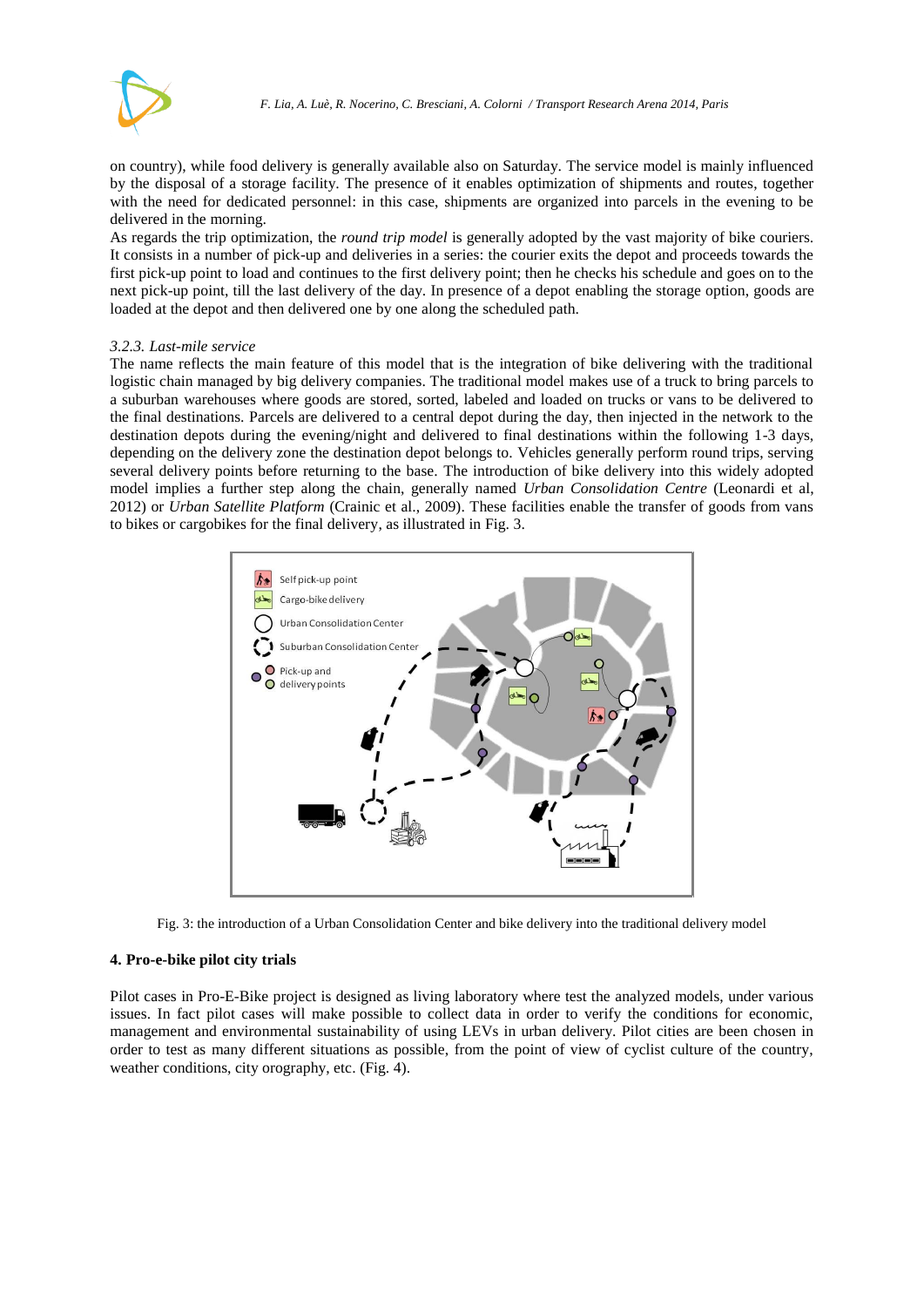



Fig. 4: pilot cities in Pro-e-Bike project

<span id="page-7-0"></span>The Italian case study will take place in the city of Genova. The city has been chosen because of its particular hilly conformation, that will make more effective the test of e-bikes and e-scooters and of their advantages in delivering goods and for the particular attention the City is giving to electro-mobility, further confirmed by the participation into the IEE ELE.C.TRA project (Ele.C.Tra, 2012). The pilot will take place between January and December 2014, giving the possibility to test all the weather and operating conditions.

All the three kind of vehicles (e-bike, e-cargo bike and e-scooter) will be tested, such as the three models for delivering services (Home delivery, Bike Messenger and Last Mile) and the two trip model (Round trip and Take away). The subjects involved in the trial, as summarized in [Table 3,](#page-7-1) are:

- TNT Italia: international express and mail delivery services company. TNT will test the use of 2 e-scooters for last mile delivering.
- Eco Bike Courier: the first ecological delivery company in Genova. It's a small company. They already use electric pedal assisted cycles and will have at disposal an e-cargo bike that will make possible for them to enlarge their load capacity in delivering big parcels.
- GraficaKC: the first ecological typography in Liguria, using environmental friendly material for its printing. They will test the use of a e-cargo bike for delivering their products.
- Cibielibri: a vegetarian restaurant, with a home delivering service (currently done with traditional scooters). They will have a e-bike at disposal.

| Logo                                           | Name             | Categories                | Vehicles       | Service                  | Trip Model     |
|------------------------------------------------|------------------|---------------------------|----------------|--------------------------|----------------|
|                                                | TNT Italia       | Big delivering<br>company | 2 e-scooters   | last-mile service        | round trip     |
| $\partial^2C$                                  | Eco Bike Courier | Bike messenger            | e-cargo bike   | courier service          | round trip     |
| $K$ $\Box$                                     | <b>GraficaKC</b> | Typography                | 1 e-cargo bike | home delivery<br>service | take away trip |
| <b>cibialibri</b><br>la artronomia vegetariana | Cibielibri       | <b>Restaurant</b>         | 1 e-bike       | home delivery<br>service | take away trip |

<span id="page-7-1"></span>Table 3: Description of companies involved in the Genova Pilot

It will be possible to collect data, monitoring the service performance through key performance indicators and evaluate the effectiveness of the different services in delivering goods with electric bicycles. The key indicators identified regards:

- the technical characteristics of the vehicles: load capacity, time of recharging, average speed, etc.
- the performances of the delivery service and trips description: number of orders delivered with e-bikes, average distance per order, total kilometres travelled, average distance and time per journey, etc.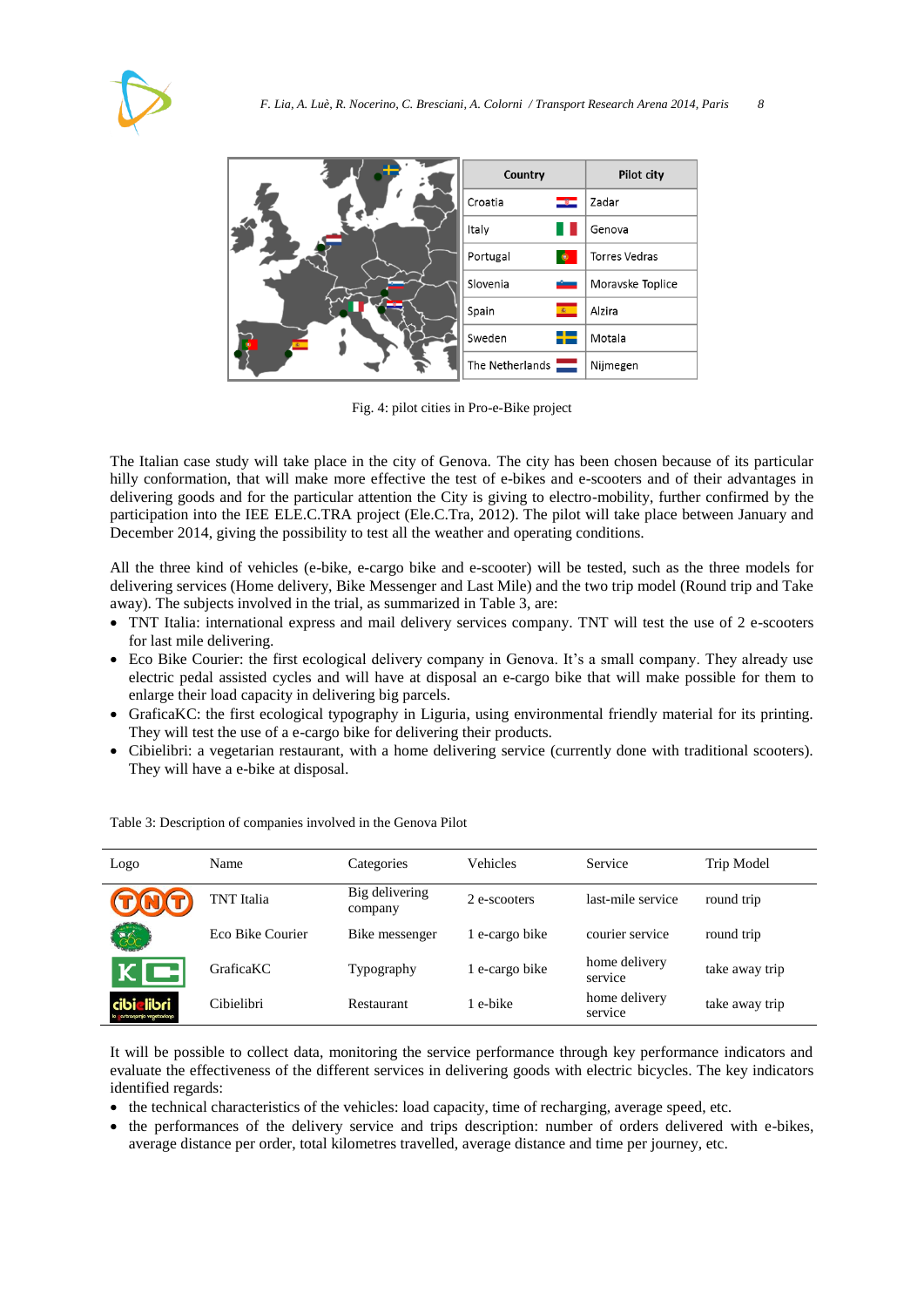

Particular attention will be given to the financial sustainability of services based on the delivery with e-bikes and a number of economic indicators will be measured such as rental fee for each LEV, maintenance and insurance costs, cost for a full recharge. Costs will be compared to the profits obtainable and the economical performances of LEV will be compared with the relative performance of traditional vehicles in delivering goods.

# **5. Conclusions**

LEVs represent more than an opportunity for urban logistics. The use of cycles, in many cities, has already been successfully tested: the Pro-e-bike project aims to depict a general framework, to collect data for populating assessment indicators and to design an evaluation system able to estimate the main performance index of delivering services using e-bikes, e-cargobikes and e-scooters. The general advantages of delivering goods with LEVs respect traditional vehicles are quite known. They are directly related to delivering company business (i.e. less energy consumption, less costs, both fixed and variable, positive impact among clients and society in terms of company's image, same level of productivity) and for the society (i.e. less pollution, less traffic congestion). It is less known, though, what are the operational parameters to be considered as decision variables to assess the profitability of substituting traditional vehicles with LEVs, in the field of last-mile vehicles: this is the question Pro-e-bike aspires to answer, relying on the data and information collected within the pilots and on the service management analysis carried on during the first 6 months of the project.

As particularly regards the Italian pilot, the companies involved represent a good sample of the various existing typologies of goods delivery. The pilot will start at the beginning of 2014, lasting one year, enabling the further evaluation of performances, the definition of decision variables and the focus of major operational parameters, to describe and include in the next scientific publications.